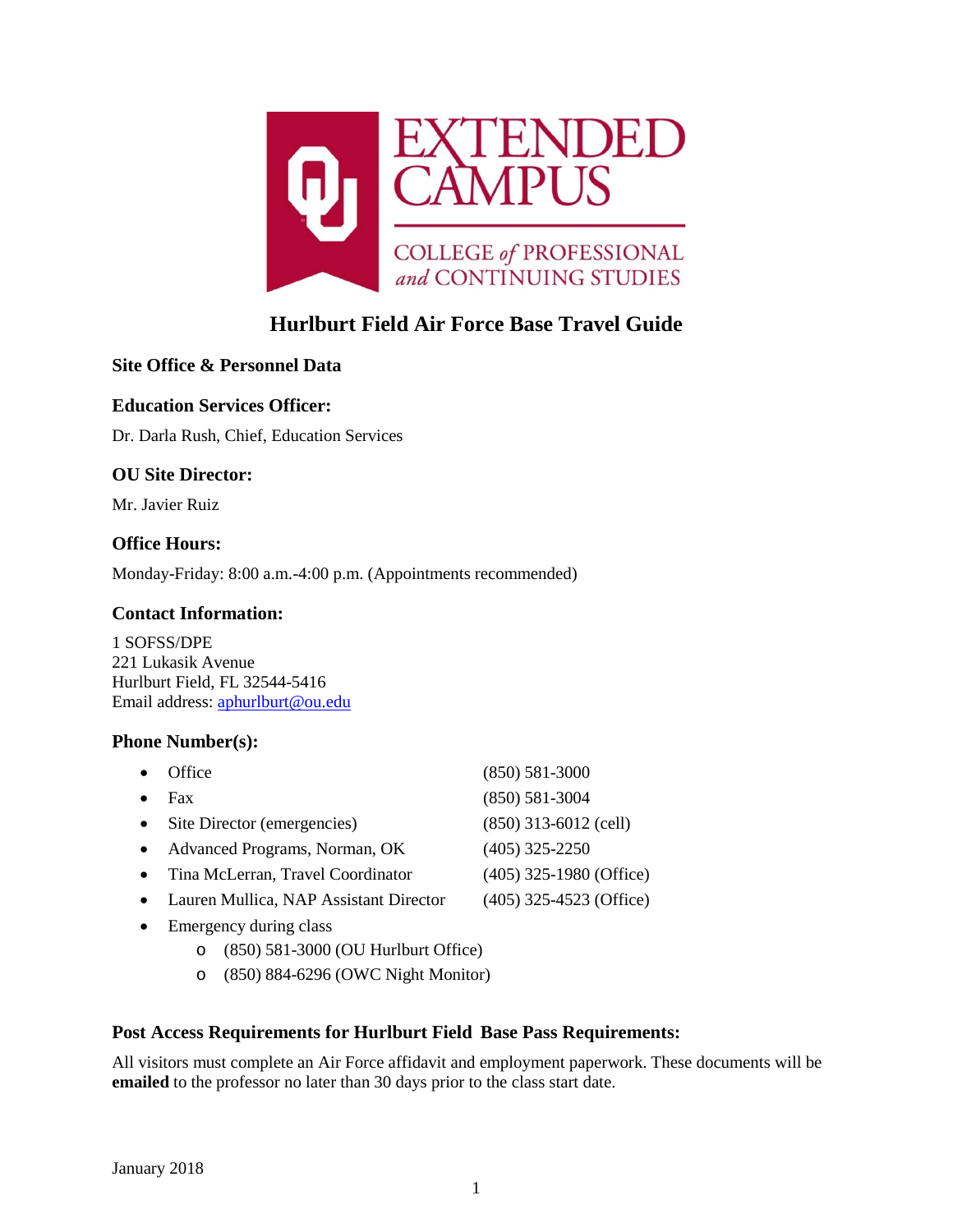To receive a base pass to Hurlburt Field, you must have:

- A valid Driver's License
- Social Security Card or Passport

The following information may be requested:

- Your OU ID
- Rental Car Agreement
- Personal Automobile Insurance Policy or Card
- Your Vehicle Pass Letter (already on file at the Visitor Control Center)
- Which building you are going to: Ed Center, Bldg 90220
- Point of Contact: Javier Ruiz, OU Site Director (phone number(s) above)

# **Classroom Location and Telephone Numbers:**

Education Center, Bldg. 90220 221 Lukasik Avenue Hurlburt Field, FL 32544-5416 Phone: (850) 884-6724 (DSN) 579-6724

Classrooms must be left in the same condition as they were found. There should be no waste left in the room. Food is not permitted in the classroom. This must be strictly enforced.

### **Class Schedule:**

Monday-Friday 6:00-9:30 p.m.; Saturday: 8:00 a.m.-4:30 p.m.; Sunday 8:00 a.m.-12:00 p.m.

# **Available A/V equipment:**

Wireless internet, overhead projector, TV/VCR/DVD connect to Symposium presentation system. Instructors should bring their laptops if they plan to connect to the presentation system. MAC users: please bring connection cable. Please notify the Site Director in advance to reserve this equipment.

### **Reproduction of class materials:**

Professors will need to bring copies of all class materials with them or mail them to the site in advance. Advanced Programs will not reimburse for this expense. Copy service is not available at the Hurlburt office.

### **Lodging for Advanced Programs Professors**

# **Primary: Commando Inn**

301 Tully St. Hurlburt Field Ft. Walton Beach, FL 32544 Phone: (850) 884-7115 Website:<http://af.dodlodging.net/propertys/Hurlburt-Field>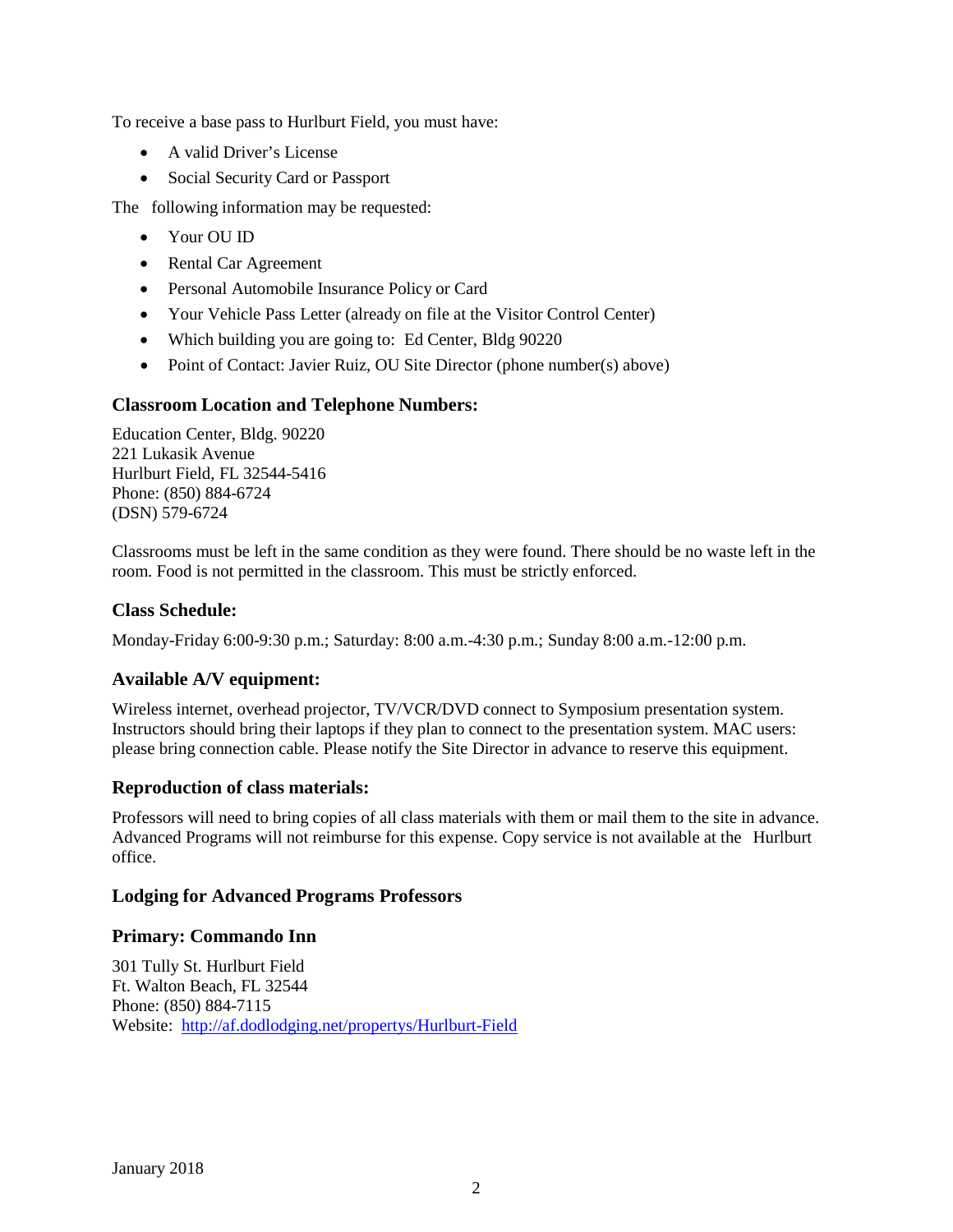### **Secondary: Best Western Beachfront, Okaloosa Island, FL**

380 Santa Rosa Blvd Phone: (850) 243-9444 Fax: (850) 243-5445 Website: http://www.bestwestern.com/ (enter: Ft. Walton Beach, FL)

#### **Professors must provide a personal credit card to guarantee hotel reservations in advance of arriving at the hotel.**

### **Rental Car**

A mid-sized rental car will be reserved for you at the Ft. Walton Beach airport. See the rental car agency and reservation information on you flight itinerary.

#### **Driving Directions**

#### **Directions from Northwest Florida Regional (Okaloosa) Airport to Best Western Beachfront, Okaloosa Island:**

Veer left as you leave the airport, merging onto State Road - 85 south. Follow 85 South, which turns into Eglin Parkway after 2 miles. Continue traveling south on Eglin Pkwy until you come to the intersection of Eglin Parkway and Emerald Coast Parkway (Hwy 98 or Miracle Strip Parkway). This will be approx. 20 minutes from the airport. Turn left onto Emerald Coast Pkwy and proceed over the Brooks Bridge. Merge to the right lane and take a right turn at the next light, this is Santa Rosa Blvd. Precede approx. ¼ of a mile and you will see the Best Western Beachfront on your left, 380 Santa Rosa Blvd. Their phone number is (850) 243-9444.

### **Directions from Northwest Florida Regional (Okaloosa) Airport to Hurlburt Field Billeting Office (on-base billeting)**

Veer left as you leave the airport, merging onto State Road - 85 South. Follow 85 South, which turns into Eglin Parkway after 2 miles. Continue traveling south on Eglin Pkwy until you come to the intersection of Eglin Parkway and Emerald Coast Parkway (Hwy 98). (This will be approx. 20 minutes from the airport.) Turn right onto Emerald Coast Pkwy and proceed to the Hurlburt Field main gate (about 5 miles). Make a left turn under the overpass at the main gate and stop by the Visitors building (immediate right after crossing the main road and the underpass) to get your base pass, present your driver's license (with picture) and tell them that you are a visiting professor and a guest of the education office; an e-mail form the education office granting you base access should be on record with the visitor's center. Once you get your 7-day base pass go under the overpass again to the main gate; on the second traffic light turn left to Simpson Avenue. Go to the end of the road, you will see the billeting office to your right.

#### **Direction from Pensacola Airport to Best Western Beachfront, Okaloosa Island FL**

Go straight on Airport Blvd until you get to N  $9^{th}$  Ave. Turn left on N  $9^{th}$  Ave. Follow this road until you come to E Chase St (This will take approx.  $7 - 10$  minutes). Turn left onto E Chase St. Then turn left onto Bayfront Blvd, which is US-98 East. Continue to follow US-98 E for 39.8 miles. Go over Brooks Bridge, immediately merge to right lane and turn right at traffic light proceeding South on Santa Rosa Blvd. You will see the Best Western Beachfront about 1/4 mile on your left, 380 Santa Rosa Blvd. Their phone number is (850) 243-9444.